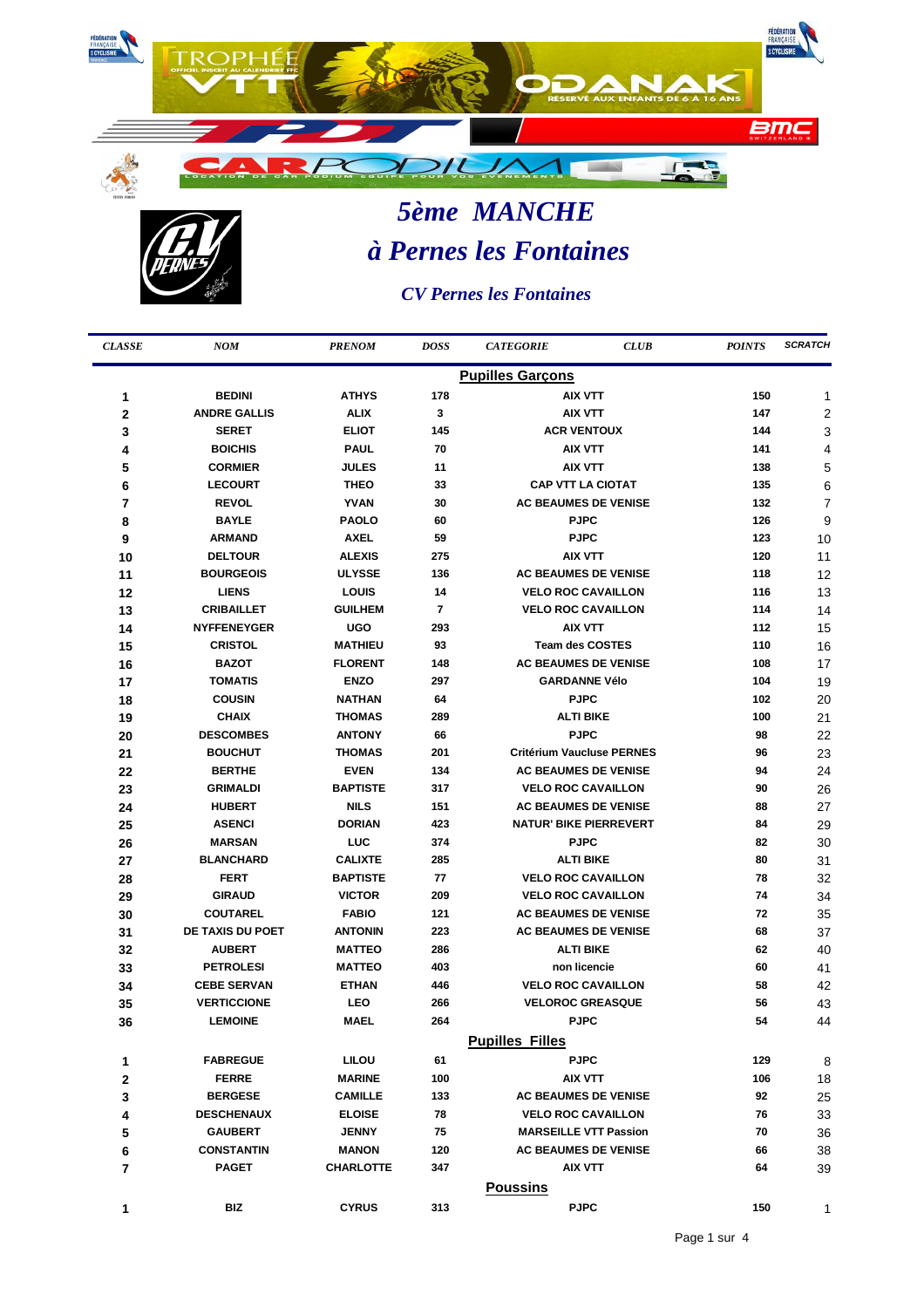| <b>CLASSE</b>  | <b>NOM</b>                       | <b>PRENOM</b>                 | <b>DOSS</b> | <b>CATEGORIE</b>                                  | <b>CLUB</b> | <b>POINTS</b> | <b>SCRATCH</b> |
|----------------|----------------------------------|-------------------------------|-------------|---------------------------------------------------|-------------|---------------|----------------|
| 2              | <b>HOUYVET</b>                   | <b>TIMEO</b>                  | 32          | <b>VELO ROC CAVAILLON</b>                         |             | 147           | 2              |
| 3              | <b>BOBOIS</b>                    | <b>OSCAR</b>                  | 95          | <b>AIX VTT</b>                                    |             | 144           | 3              |
| 4              | <b>LEBON</b>                     | <b>MATHIAS</b>                | 402         | <b>PASSION VTT VENELLES</b>                       |             | 141           | 4              |
| 5              | <b>BOURGEOIS</b>                 | <b>LANCELOT</b>               | 135         | <b>AC BEAUMES DE VENISE</b>                       |             | 138           | 5              |
| 6              | <b>LOPEZ</b>                     | <b>DARIO</b>                  | 308         | <b>PASSION VTT VENELLES</b>                       |             | 135           | 6              |
| $\overline{7}$ | <b>GIANI</b>                     | <b>ALEXIS</b>                 | 252         | <b>MJC PLAN DE CUQUES</b>                         |             | 132           | 7              |
| 8              | <b>SAVE</b>                      | <b>VICTOR</b>                 | 311         | <b>VELO ROC CAVAILLON</b>                         |             | 126           | 9              |
| 9              | <b>CHAILLOL</b>                  | <b>ALEXIS</b>                 | 152         | <b>MARSEILLE VTT Passion</b>                      |             | 123           | 10             |
| 10             | <b>BEMANANJARA</b>               | <b>KILLIAN</b>                | 194         | <b>MARSEILLE VTT Passion</b>                      |             | 120           | 11             |
| 11             | <b>RIGAL</b>                     | <b>GABRIEL</b>                | 430         | <b>AC BEAUMES DE VENISE</b>                       |             | 118           | 12             |
| 12             | <b>OUALI</b>                     | <b>BAPTISTE</b>               | 284         | <b>ALTI BIKE</b>                                  |             | 110           | 16             |
| 13             | <b>FERT</b>                      | <b>MAXENCE</b>                | 76          | <b>VELO ROC CAVAILLON</b>                         |             | 108           | 17             |
| 14             | <b>COUSIN</b>                    | <b>LUCAS</b>                  | 220         | <b>PJPC</b>                                       |             | 106           | 18             |
| 15             | <b>MARTINEZ</b><br><b>DAUMAS</b> | <b>TOM</b><br><b>VALENTIN</b> | 444<br>445  | <b>AC BEAUMES DE VENISE</b><br>non licencie       |             | 104<br>102    | 19             |
| 16             | <b>VERTICCIONE</b>               | <b>BILLY</b>                  | 267         | <b>VELOROC GREASQUE</b>                           |             | 100           | 20<br>21       |
| 17             | <b>CHRISTOL</b>                  | <b>TIM</b>                    | 458         | non licencie                                      |             | 98            | 22             |
| 18<br>19       | <b>MARTINEZ</b>                  | <b>JULIEN</b>                 | 443         | non licencie                                      |             | 96            | 23             |
|                |                                  |                               |             |                                                   |             |               |                |
|                |                                  |                               |             | <b>Poussines</b>                                  |             |               |                |
| 1              | <b>AUBERT</b>                    | <b>LENA</b>                   | 281         | <b>ALTI BIKE</b><br><b>PJPC</b>                   |             | 129           | 8              |
| 2              | <b>ARMAND</b><br><b>SALLE</b>    | LILOU<br><b>INES</b>          | 232<br>117  | <b>AC BEAUMES DE VENISE</b>                       |             | 116<br>114    | 13             |
| 3              | <b>LIENS</b>                     | <b>ELISE</b>                  | 13          | <b>VELO ROC CAVAILLON</b>                         |             | 112           | 14             |
| 4              |                                  |                               |             |                                                   |             |               | 15             |
|                |                                  |                               |             | <b>Minimes Garcons</b>                            |             |               |                |
| 1              | <b>CHABAUD</b>                   | <b>PIERRE</b>                 | 180         | <b>VELO ROC CAVAILLON</b>                         |             | 150           | 1              |
| 2              | <b>NAVARRO</b>                   | <b>SACHA</b>                  | 114<br>99   | <b>EB MANOSQUE</b><br><b>PASSION VTT VENELLES</b> |             | 147           | 2              |
| 3<br>4         | <b>AZZARO</b><br><b>GAUBERT</b>  | <b>MATHIS</b><br><b>JESSY</b> | 74          | <b>MARSEILLE VTT Passion</b>                      |             | 144<br>141    | 3              |
| 5              | <b>DESBIENS</b>                  | <b>KILLIAN</b>                | 191         | <b>VC MOYENNE DURANCE</b>                         |             | 138           | 4<br>5         |
| 6              | <b>RENOUX</b>                    | <b>HUGO</b>                   | 161         | <b>AIX VTT</b>                                    |             | 135           | 6              |
| 7              | <b>SERET</b>                     | <b>NOA</b>                    | 144         | <b>ACR VENTOUX</b>                                |             | 132           | 7              |
| 8              | <b>CRISTOL</b>                   | <b>OLIVIER</b>                | 92          | <b>Team des COSTES</b>                            |             | 129           | 8              |
| 9              | <b>ELOI</b>                      | <b>BASTIEN</b>                | 122         | <b>AC BEAUMES DE VENISE</b>                       |             | 126           | 9              |
| 10             | <b>BERNARD</b>                   | <b>JEREMY</b>                 | 113         | <b>VELO ROC CAVAILLON</b>                         |             | 123           | 10             |
| 11             | <b>BREIL</b>                     | <b>JULIEN</b>                 | 185         | <b>AIX VTT</b>                                    |             | 120           | 11             |
| 12             | <b>DISDIER</b>                   | <b>VINCENT</b>                | 229         | <b>PJPC</b>                                       |             | 118           | 12             |
| 13             | <b>BEUILLARD</b>                 | <b>NICOLAS</b>                | 260         | <b>VELO ROC CAVAILLON</b>                         |             | 116           | 13             |
| 14             | <b>LOUIS</b>                     | <b>THOMAS</b>                 | 17          | <b>Team des COSTES</b>                            |             | 114           | 14             |
| 15             | <b>GAMBA</b>                     | MATHIAS                       | 97          | <b>MJC PLAN DE CUQUES</b>                         |             | 112           | 15             |
| 16             | <b>COLLOMB</b>                   | <b>BRICE</b>                  | 109         | <b>Critérium Vaucluse PERNES</b>                  |             | 110           | 16             |
| 17             | <b>GREFFEUILLE</b>               | <b>JULIEN</b>                 | 104         | <b>EB MANOSQUE</b>                                |             | 108           | 17             |
| 18             | <b>ETHEVE</b>                    | <b>VINCENT</b>                | 169         | <b>MARSEILLE VTT Passion</b>                      |             | 104           | 19             |
| 19             | <b>BAGNON</b>                    | <b>ESTEBAN</b>                | 167         | <b>ISTRES Sports VTT</b>                          |             | 102           | 20             |
| 20             | <b>DEYAERT</b>                   | <b>YANNICK</b>                | 111         | <b>VELO ROC CAVAILLON</b>                         |             | 100           | 21             |
| 21             | <b>VIAN</b>                      | <b>LUCAS</b>                  | 119         | <b>AC BEAUMES DE VENISE</b>                       |             | 98            | 22             |
| 22             | <b>MAKOUCHE</b>                  | YANN                          | 46          | <b>PJPC</b>                                       |             | 96            | 23             |
| 23             | <b>DERRIEU</b><br><b>SERY</b>    | <b>THEO</b><br><b>LOIC</b>    | 103<br>193  | <b>EB MANOSQUE</b><br><b>Team des COSTES</b>      |             | 94<br>92      | 24             |
| 24<br>25       | MAY                              | <b>MATHEO</b>                 | 94          | <b>Team des COSTES</b>                            |             | 90            | 25<br>26       |
| 26             | <b>GIANI</b>                     | <b>ALEXANDRE</b>              | 26          | <b>MJC PLAN DE CUQUES</b>                         |             | 88            | 27             |
| 27             | <b>ARMAND</b>                    | <b>CLEMENT</b>                | 43          | <b>PJPC</b>                                       |             | 86            | 28             |
| 28             | <b>MATE</b>                      | LOIC                          | 259         | VTT Rando 04                                      |             | 84            | 29             |
| 29             | <b>GIACOBBE</b>                  | <b>NOE</b>                    | 426         | <b>AC BEAUMES DE VENISE</b>                       |             | 82            | 30             |
| 30             | <b>DECARLO</b>                   | TOM                           | 417         | <b>FORCAL'CREW</b>                                |             | 80            | 31             |
| 31             | <b>ROUX</b>                      | <b>CLEMENT</b>                | 12          | <b>VELO ROC CAVAILLON</b>                         |             | 76            | 33             |
| 32             | <b>FERRETTI</b>                  | <b>ENZO</b>                   | 250         | <b>AC BOLLENE</b>                                 |             | 74            | 34             |
| 33             | <b>CHASSILLAN</b>                | <b>BAPTISTE</b>               | 137         | <b>AC BEAUMES DE VENISE</b>                       |             | 72            | 35             |
| 34             | <b>DELPECH</b>                   | <b>CLEMENT</b>                | 215         | <b>VELO ROC CAVAILLON</b>                         |             | 68            | 37             |
| 35             | <b>SALIOU</b>                    | <b>LOIC</b>                   | 421         | non licencie                                      |             | 66            | 38             |
| 36             | <b>PAQUET</b>                    | <b>NICOLAS</b>                | 143         | <b>NATUR' BIKE PIERREVERT</b>                     |             | 64            | 39             |
| 37             | <b>GIRARD</b>                    | <b>PIERRE</b>                 | 396         | non licencie                                      |             | 62            | 40             |
| 38             | <b>MALFATTO</b>                  | <b>QUENTIN</b>                | 47          | <b>PJPC</b>                                       |             | 58            | 42             |
| 39             | <b>MAESTRE</b>                   | <b>FLORIAN</b>                | 87          | <b>GARDANNE Vélo</b>                              |             | 52            | 45             |
| 40             | <b>POUGET</b>                    | THEO                          | 83          | <b>VTT STE BAUME</b>                              |             | 50            | 46             |
| 41             | <b>AYASSE</b>                    | <b>THEO</b>                   | 44          | <b>PJPC</b>                                       |             | 48            | 47             |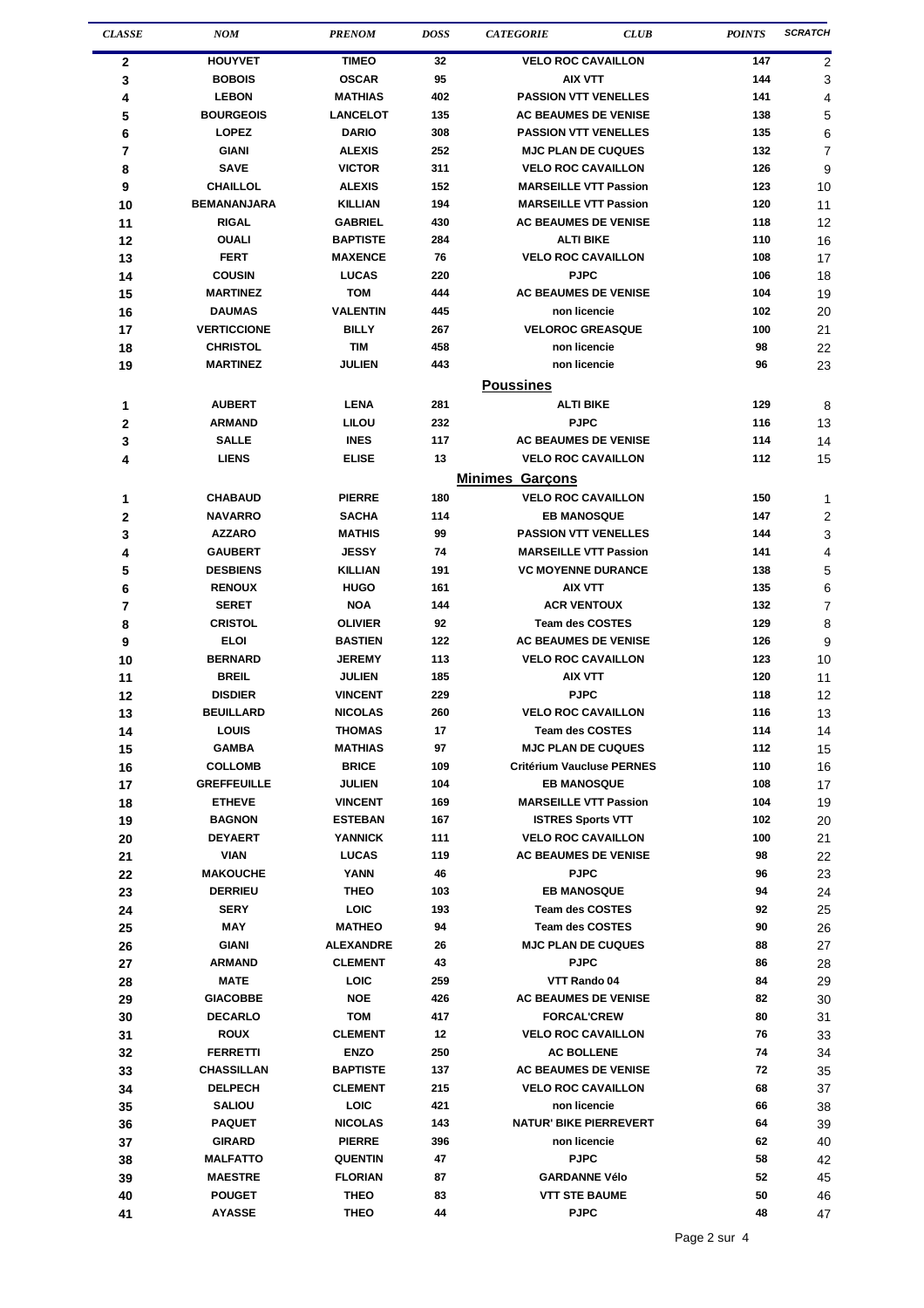| <b>CLASSE</b> | <b>NOM</b>                        | <b>PRENOM</b>                      | <b>DOSS</b>  | <b>CATEGORIE</b>                                         | <b>CLUB</b> | <b>POINTS</b> | <b>SCRATCH</b> |
|---------------|-----------------------------------|------------------------------------|--------------|----------------------------------------------------------|-------------|---------------|----------------|
| 42            | <b>MOLINA</b>                     | <b>ANTHONY</b>                     | 16           | <b>GARDANNE Vélo</b>                                     |             | 46            | 48             |
| 43            | <b>ROSTANG</b>                    | <b>ANTOINE</b>                     | 455          | <b>Critérium Vaucluse PERNES</b>                         |             | 44            | 49             |
| 44            | <b>MICHEL</b>                     | <b>ARNAUD</b>                      | 86           | <b>ISTRES Sports VTT</b>                                 |             | 42            | 50             |
| 45            | <b>OLIVERO</b>                    | <b>QUENTIN</b>                     | 386          | <b>AC BEAUMES DE VENISE</b>                              |             | 39            | 52             |
| 46            | <b>REVERCHON</b>                  | <b>ANDREI</b>                      | 227          | <b>CAP VTT LA CIOTAT</b>                                 |             | 38            | 53             |
| 47            | <b>MAESTRE</b>                    | <b>DAVID</b>                       | 89           | <b>GARDANNE Vélo</b>                                     |             | 37            | 54             |
| 48            | <b>AMADOR</b>                     | <b>MATTEO</b>                      | 441          | <b>Team des COSTES</b>                                   |             | 33            | 58             |
| 49            | <b>MAESTRE</b>                    | <b>AYMERIC</b>                     | 90           | <b>GARDANNE Vélo</b>                                     |             | 31            | 60             |
|               |                                   |                                    |              | <b>Minimes Filles</b>                                    |             |               |                |
| 1             | <b>MEDDE</b>                      | <b>ISAURE</b>                      | 8            | AIX VTT                                                  |             | 106           | 18             |
| 2             | <b>HOUYVET</b>                    | <b>LEA</b>                         | 31           | <b>VELO ROC CAVAILLON</b>                                |             | 78            | 32             |
| 3             | <b>PHILIPPE</b>                   | <b>MARINE</b>                      | 162          | <b>VTT AVENTURE PIOLENC</b>                              |             | 70            | 36             |
| 4             | <b>BORRELY</b>                    | <b>LEA</b>                         | 41           | <b>PJPC</b>                                              |             | 60            | 41             |
| 5             | <b>ROURE</b><br><b>GROS</b>       | <b>ANAIS</b><br><b>LEA</b>         | 20<br>124    | <b>VELO ROC CAVAILLON</b><br><b>AC BEAUMES DE VENISE</b> |             | 56<br>54      | 43             |
| 6<br>7        | <b>ROUL</b>                       | <b>PAULINE</b>                     | 330          | <b>MARSEILLE VTT Passion</b>                             |             | 40            | 44<br>51       |
| 8             | <b>ROUL</b>                       | <b>MARINE</b>                      | 331          | <b>MARSEILLE VTT Passion</b>                             |             | 36            | 55             |
| 9             | <b>MICHALON</b>                   | <b>MARIE</b>                       | 316          | <b>PJPC</b>                                              |             | 35            | 56             |
| 10            | <b>CONSTANTIN</b>                 | <b>PAULINE</b>                     | 138          | <b>AC BEAUMES DE VENISE</b>                              |             | 34            | 57             |
| 11            | <b>REBOUL</b>                     | <b>MELINA</b>                      | 208          | <b>Critérium Vaucluse PERNES</b>                         |             | 32            | 59             |
|               |                                   |                                    |              | <b>Cadets</b>                                            |             |               |                |
| 1             | <b>MAURIN</b>                     | <b>MAXIME</b>                      | 242          | AIX VTT                                                  |             | 150           | 1              |
| $\mathbf{2}$  | <b>BRUNELLO</b>                   | <b>MICKAEL</b>                     | 19           | <b>AIX VTT</b>                                           |             | 147           | 2              |
| 3             | <b>DEMANGEON</b>                  | <b>KILLIAN</b>                     | 91           | <b>VELO ROC CAVAILLON</b>                                |             | 144           | 3              |
| 4             | <b>FAUVEAU</b>                    | <b>VICTOR</b>                      | 188          | <b>VELO ROC CAVAILLON</b>                                |             | 141           | 4              |
| 5             | <b>CHAMBEYRON</b>                 | <b>LUUK</b>                        | 112          | <b>VELO ROC CAVAILLON</b>                                |             | 138           | 5              |
| 6             | <b>JEAN</b>                       | <b>JUSTIN</b>                      | 126          | <b>AC BEAUMES DE VENISE</b>                              |             | 135           | 6              |
| 7             | <b>FAVIER</b>                     | <b>CORENTIN</b>                    | 123          | <b>AC BEAUMES DE VENISE</b>                              |             | 132           | 7              |
| 8             | <b>BAUDOUIN</b>                   | LEO                                | 226          | <b>VELO ROC CAVAILLON</b>                                |             | 129           | 8              |
| 9             | YORDIKIAN                         | <b>REMY</b>                        | 29           | AIX VTT                                                  |             | 126           | 9              |
| 10            | <b>ANDRE GALLIS</b>               | <b>THIBAUT</b>                     | 4            | <b>AIX VTT</b>                                           |             | 123           | 10             |
| 11            | <b>NOGUERA</b>                    | <b>CHRISTOPHE</b>                  | 240          | AIX VTT                                                  |             | 120           | 11             |
| 12            | <b>AMADOR</b>                     | <b>ESTEBAN</b>                     | 251          | <b>Team des COSTES</b>                                   |             | 118           | 12             |
| 13            | <b>ARNAUD</b><br><b>ARMAND</b>    | <b>ALEXANDRE</b><br><b>QUENTIN</b> | 34<br>39     | <b>PJPC</b><br><b>PJPC</b>                               |             | 116           | 13             |
| 14            | <b>DRU</b>                        | <b>JORIS</b>                       | 213          | <b>EB MANOSQUE</b>                                       |             | 114<br>112    | 14<br>15       |
| 15<br>16      | <b>GIROD</b>                      | <b>REMI</b>                        | 197          | <b>GARDANNE Vélo</b>                                     |             | 110           | 16             |
| 17            | <b>LACRUCHE</b>                   | <b>FRANCOIS</b>                    | 27           | <b>VTT STE BAUME</b>                                     |             | 108           | 17             |
| 18            | <b>MARTI</b>                      | <b>JORIS</b>                       | $\mathbf{2}$ | <b>ISTRES Sports VTT</b>                                 |             | 106           | 18             |
| 19            | <b>PELEGRIN</b>                   | <b>REMY</b>                        | 325          | <b>VELO ROC CAVAILLON</b>                                |             | 104           | 19             |
| 20            | <b>DELACOSTE</b>                  | <b>JULIEN</b>                      | 40           | <b>PJPC</b>                                              |             | 102           | 20             |
| 21            | <b>MEDINA</b>                     | <b>ELIOT</b>                       | 210          | <b>VELO ROC CAVAILLON</b>                                |             | 100           | 21             |
| 22            | <b>ALLIROL</b>                    | <b>BAPTISTE</b>                    | 35           | <b>PJPC</b>                                              |             | 98            | 22             |
| 23            | <b>THELY</b>                      | <b>BASTIEN</b>                     | 65           | <b>PJPC</b>                                              |             | 96            | 23             |
| 24            | <b>RIEBEN</b>                     | <b>JOAN</b>                        | 440          | <b>VAL BUECH Hautes Alpes</b>                            |             | 94            | 24             |
| 25            | <b>DISDIER</b>                    | <b>SIMON</b>                       | 442          | <b>PJPC</b>                                              |             | 92            | 25             |
| 26            | <b>PHILIPPE</b>                   | THIBAULT                           | 132          | <b>AC BEAUMES DE VENISE</b>                              |             | 90            | 26             |
| 27            | <b>RIVIERE</b>                    | <b>LUCAS</b>                       | 364          | <b>Team des COSTES</b>                                   |             | 84            | 29             |
| 28            | <b>RICARD</b>                     | <b>AURELIEN</b>                    | 244          | <b>VC MOYENNE DURANCE</b>                                |             | 40            | 51             |
| 29            | <b>MOY</b>                        | LILIAN                             | 203          | <b>Critérium Vaucluse PERNES</b>                         |             | 40            | 51             |
|               |                                   |                                    |              | <b>Cadettes</b>                                          |             |               |                |
| 1             | <b>CASTEX</b>                     | <b>ELODIE</b>                      | 246          | <b>VELO ROC CAVAILLON</b>                                |             | 88            | 27             |
| 2             | <b>GOEDERT</b>                    | <b>JULIETTE</b>                    | 84           | <b>VELO ROC CAVAILLON</b>                                |             | 86            | 28             |
| 3             | <b>BAGNON</b>                     | <b>ANDREA</b>                      | 166          | <b>ISTRES Sports VTT</b>                                 |             | 82            | 30             |
|               |                                   |                                    |              | <b>Benjamins</b>                                         |             |               |                |
| 1             | <b>GUAY</b>                       | <b>MATHIS</b>                      | 1            | AIX VTT                                                  |             | 150           | 1              |
| 2             | <b>BOICHIS</b>                    | <b>ADRIEN</b>                      | 71           | AIX VTT                                                  |             | 147           | 2              |
| 3             | <b>IZQUIERDO</b>                  | <b>CLEMENT</b>                     | 187          | <b>MJC PLAN DE CUQUES</b>                                |             | 144           | 3              |
| 4             | <b>GRIECO</b><br><b>LAMBERTON</b> | <b>LUCAS</b><br>TOM                | 72<br>10     | <b>VELO ROC CAVAILLON</b><br><b>MJC PLAN DE CUQUES</b>   |             | 141<br>138    | 4              |
| 5             | <b>YORDIKIAN</b>                  | <b>FLORIAN</b>                     | 28           | <b>AIX VTT</b>                                           |             | 135           | 5              |
| 6<br>7        | <b>BEDINI</b>                     | <b>ALBIN</b>                       | 177          | AIX VTT                                                  |             | 132           | 6<br>7         |
| 8             | <b>ARNAUD</b>                     | <b>ROMAIN</b>                      | 49           | <b>PJPC</b>                                              |             | 129           | 8              |
| 9             | <b>DUMONT</b>                     | <b>JUSTIN</b>                      | 141          | VTT Rando 04                                             |             | 126           | 9              |
|               |                                   |                                    |              |                                                          |             |               |                |